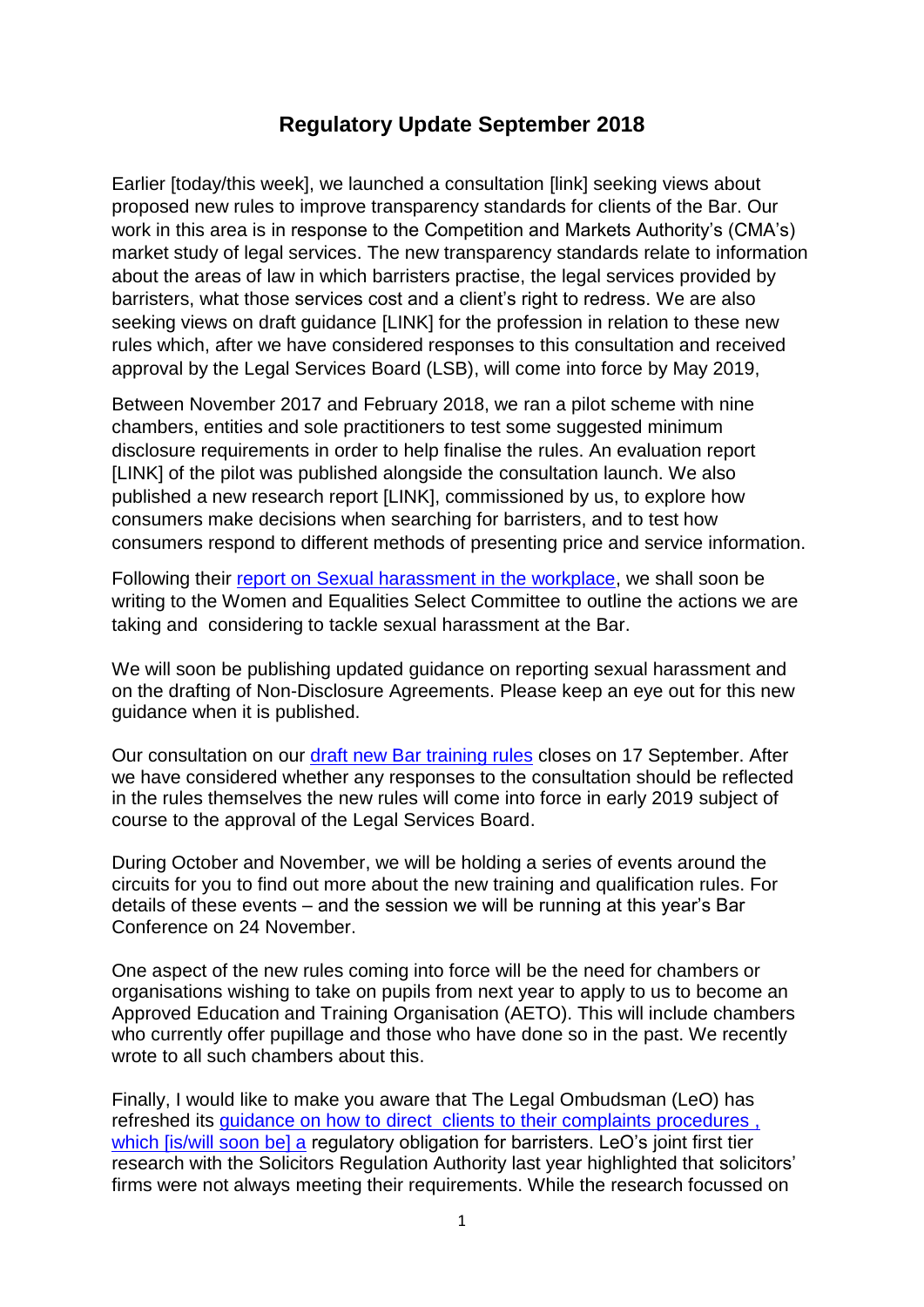solicitors, LeO feels that there are lessons to be learned across all legal service providers.

## **Come to an FBT roadshow to find out more about how the training and qualification process for barristers is changing.**

From next month we are launching a series of roadshows across the circuits (insert link to event webpage) to raise awareness about our plans to [change the training](https://www.barstandardsboard.org.uk/qualifying-as-a-barrister/future-requirements/future-bar-training/future-ways-to-qualify-as-a-barrister/)  [and qualification process](https://www.barstandardsboard.org.uk/qualifying-as-a-barrister/future-requirements/future-bar-training/future-ways-to-qualify-as-a-barrister/) for becoming a barrister. Roadshows and events are planned as follows with more TBC:

- Park Square Chambers, Leeds, 6 Park Square East, Leeds LS1 2LW 6pm 8pm, 18 October 2018;
- Bar Council Pupillage Fair, Bush House, Strand, London WC2R 1ES, 10am 4pm, 27 October 2018
- Midland Circuit roadshow, St Ives Chambers, 1-3 Whittall Street, Birmingham, B4 6DH, 6pm – 8pm, 7 November 2018;
- The BSB, 289-293 High Holborn, London, WC1V 7HZ, 6pm 8pm, 15 November 2018;
- Deans Court Chambers, 24 St. John Street, Greater Manchester, M3 4DF, 6pm – 8pm, 20 November 2018;
- Bar Conference, 61-65 Great Queen St, London WC2B 5DA, 2pm-3pm, 24 November 2018, [book your place online;](https://www.barcouncil.org.uk/supporting-the-bar/conferences,-training-and-other-events/2018/november/annual-and-young-bar-conference-2018/)
- Western Circuit roadshow, venue TBC, 6pm 8pm, 28 November 2018;
- National Pupillage Fair, Gray's Inn, 8 South Square, London, WC1R 5ET, 10.30am-3pm, 1 December

In July we launched a [consultation](https://www.barstandardsboard.org.uk/media/1943343/rule_change_condoc.pdf) to seek views as to whether our proposed new rules for the training and qualification of barristers provide the right framework to give effect to the new policies announced recently by the regulator as part of our Future Bar Training (FBT) programme.

The rules themselves set a high-level framework and much of the policy implementation will be achieved by additional supporting documents, the overall effect of which will be:

- the authorisation of a limited number of future training routes for students to qualify as barristers in England and Wales. This policy was first announced in the BSB's [Statement](https://www.barstandardsboard.org.uk/media/1825162/032317_fbt_-_policy_statement_version_for_publication.pdf) in March 2017 and will be facilitated by the new rules. A separate Authorisation Framework outlines in more detail the basis on which the BSB will authorise training courses within any of the new training routes;
- confirmation of the role of the Inns of Court in the training and qualification of barristers, as announced in the BSB's Policy [Statement](https://www.barstandardsboard.org.uk/media-centre/press-releases-and-news/bsb-agrees-approach-on-the-role-of-the-inns-of-court-in-the-future-of-bar-training/) in March 2018; and
- provision for the future of pupillage and other forms of work-based learning including the policy changes announced in the BSB's Policy [Statement](https://www.barstandardsboard.org.uk/media-centre/press-releases-and-news/bsb-agrees-further-key-elements-for-the-future-of-bar-training/) in May [2018.](https://www.barstandardsboard.org.uk/media-centre/press-releases-and-news/bsb-agrees-further-key-elements-for-the-future-of-bar-training/)